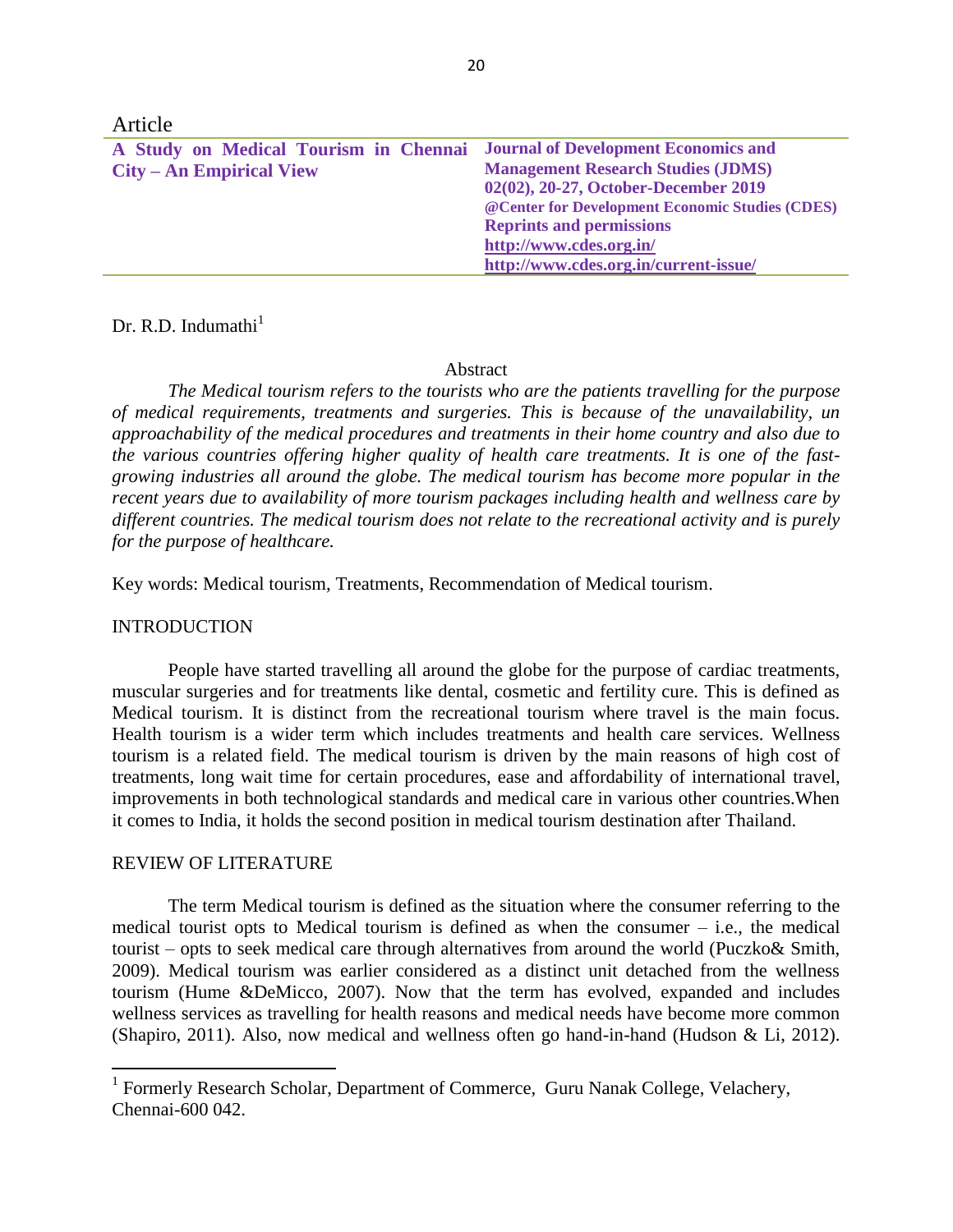Medical tourism has become more popular, the main reasons being the medical treatments have become more unavailable, unaffordable and not easily reachable in their home country (Crooks et al., 2010).

Gill and Singh (2011) claim that "More travellers than ever before are now traveling abroad to get high quality medical treatments for less cost, which includes treatments such as general surgery, transplant surgery, cancer treatment, stem cell therapies, dental implant, facial implant, and liposuction, just to name a few" (p. 315). The phenomenon of travelling from residence country to others parts of the world for the sake of obtaining medical, dental, surgical and health care is defined as "medical tourism", "health tourism", or "wellness tourism" and the purpose of these kinds of travelling are different from what is called recreational (Gatrell, 2011). Just because their main focus is not travelling and exploring but to seek medical attention (Singh, 2013).

On the whole the medical tourism can be divided into three main categories – cosmetic, dental and general. Cosmetic surgeries are more popular in countries like Brazil, India, Thailand, South Korea, Poland, Switzerland and Hungary (Hung 2014). Mexico, Turkey, Czech Republic, Spain, Dubai and Philippines are more associated towards Dental surgeries (Lanier 2012). General surgeries are almost offered in every country as every country has some distinct medical treatments and quality of its own when it comes to healthcare.

Once considered as the final option for the patients to travel abroad for medical treatments, now is being more accepted – more specifically in the United States (Carroll et al., 2013). The medical and wellness tourism market is seeing a rapid growth with special reference to services and also consumers (Mair, 2005). Hancock (2006) states that, "medical tourism is one of the fastest growing businesses on earth" (p. vii).

There is an increase in the activities relating to life of the people generally in the society. The increasing needs related to health and wellness and those in need of medical treatments that are of high quality and assured cure has amplified. This leads to the institutions to offer varied, high quality treatments. The existence of differences in the natural, historical, cultural and socio – economic qualities relating to different countries. But these choices get affected by the consumers personal values, therapeutic and medical tourism and also leads to the creation of wellness, therapeutic and medical tourism (Zharova 2012.) The main factor that drives the medical tourists to pursue treatments in a country apart from the quality of health service is the finance. The Western and other developed countries also provide high quality treatments (Heung, et al. 2010). More than five million patients in a year travel abroad for the purpose of medical requirements, treatments and basically for healthcare because it is either delayed, expensive or even forbidden sometimes in their home country (Patients Beyond Borders, 2011; Woodman, 2007).

This has led to the situation where nearly fifty countries providing tourism packages combining health care and recreation (Gahlinger, 2008). Gill and Singh (2011) states that the medical tourism has brought in new reforms in the health care industry. The medical tourism has also led to the developed and developing countries to focus on their infrastructure to top the heavy competition and to arrest the outflow of patients to other foreign countries. There is a boost in the health and tourism sectors in terms of economics (Connell, 2011).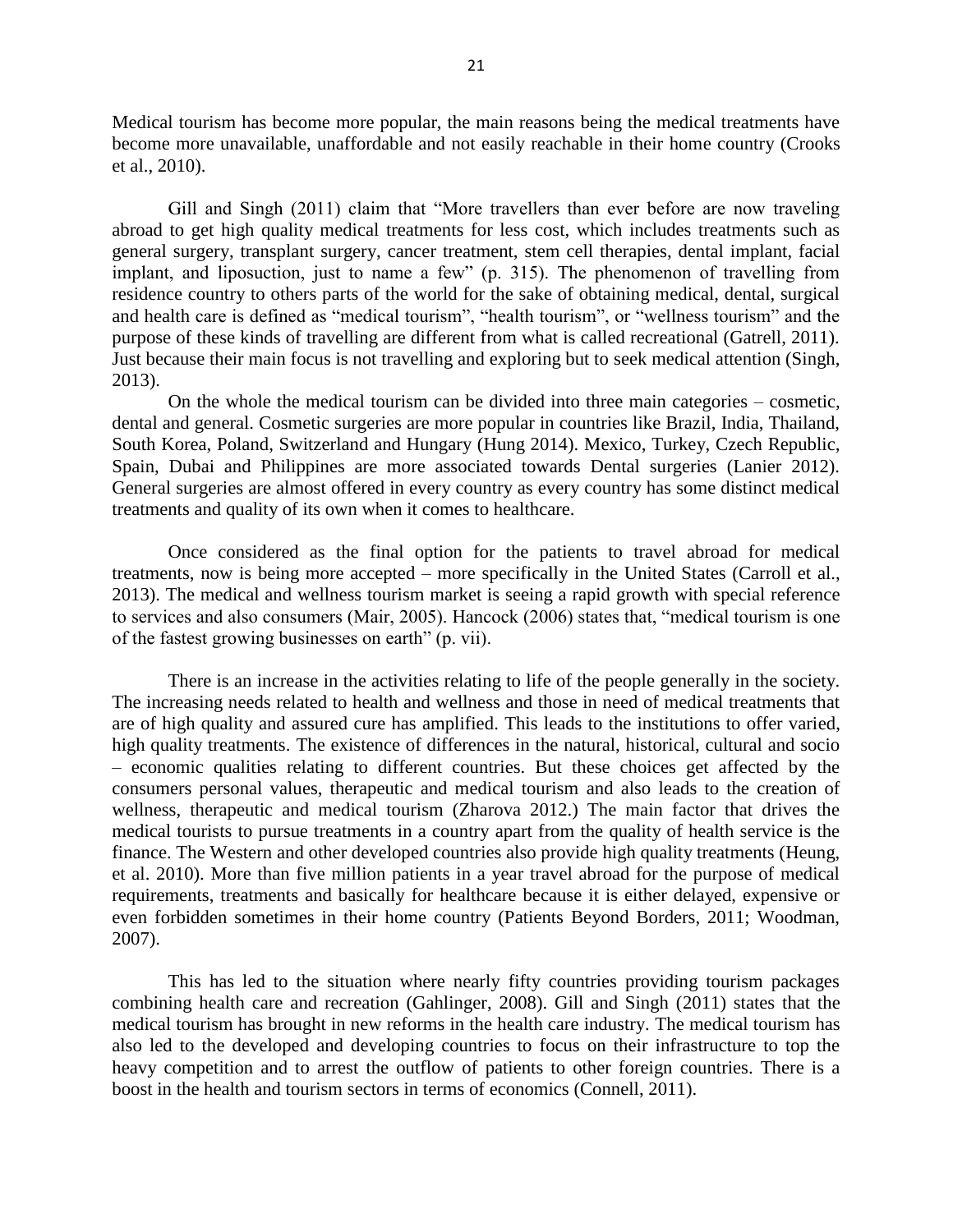## OBJECTIVESOF THE STUDY

- 1. To know the demographic Profiles of the Medical tourists coming for the treatment to Chennai city.
- 2. To study the associations between Recommendations of Medical tourism and other demographic variables.
- 3. To analyse the Satisfaction level of medical tourists regarding the Health care services provided by the hospital.

# RESEARCH METHODOLGY

The intention of this study is to examine the Satisfaction level of the medical tourists' respondents on their medical tourism. 150 responses have been used for the purpose of analysis. Demographic profile of the respondents was measured through nominal and ordinal scales. Chisquare test has been adopted to know the Association between Recommendation of medical tourism with other variables like Continent, Age, Gender and Diseases. Regression analysis has been done to examine the influence of these variables on satisfaction level.

| Demographic Profiles | Groups             | Frequency   |
|----------------------|--------------------|-------------|
|                      |                    | with %      |
| Gender               | Male               | 88 (58.7%)  |
|                      | Female             | 62 (41.3%)  |
| Age                  | $0-15$ years       | 12 (8.0%)   |
|                      | $15-30$ years      | 32(21.3%)   |
|                      | 30-45 years        | 35(23.3%)   |
|                      | 45-60 years        | 54(36.0%)   |
|                      | 60 and above       | 17(11.3%)   |
| Continent            | Africa             | 58(38.7%)   |
|                      | <b>Middle East</b> | 22(14.7%)   |
|                      | Asian              | 28(18.7%)   |
|                      | European           | 16(10.7%)   |
|                      | America            | 26(17.3%)   |
| Education            | Graduate           | 83(55.3%)   |
|                      | PG                 | 33(22%)     |
|                      | Professional       | $12(8.0\%)$ |
|                      | Non - professional | 22(14.7%)   |
|                      | Government         | 34(22.7%)   |
| Employment           | Private            | 86(57.3%)   |
|                      | Self employed      | 27(18.0%)   |
|                      | Others             | $3(2.0\%)$  |
|                      | Government         | 68(45.3%)   |
| Sources of Medical   | Private            | 82(54.7%)   |
| Insurance            |                    |             |
| First visit          | Yes                | 48(32.0%)   |
|                      | N <sub>0</sub>     | 102(68.0%)  |

Table 1 – Demographic Profile of the Respondents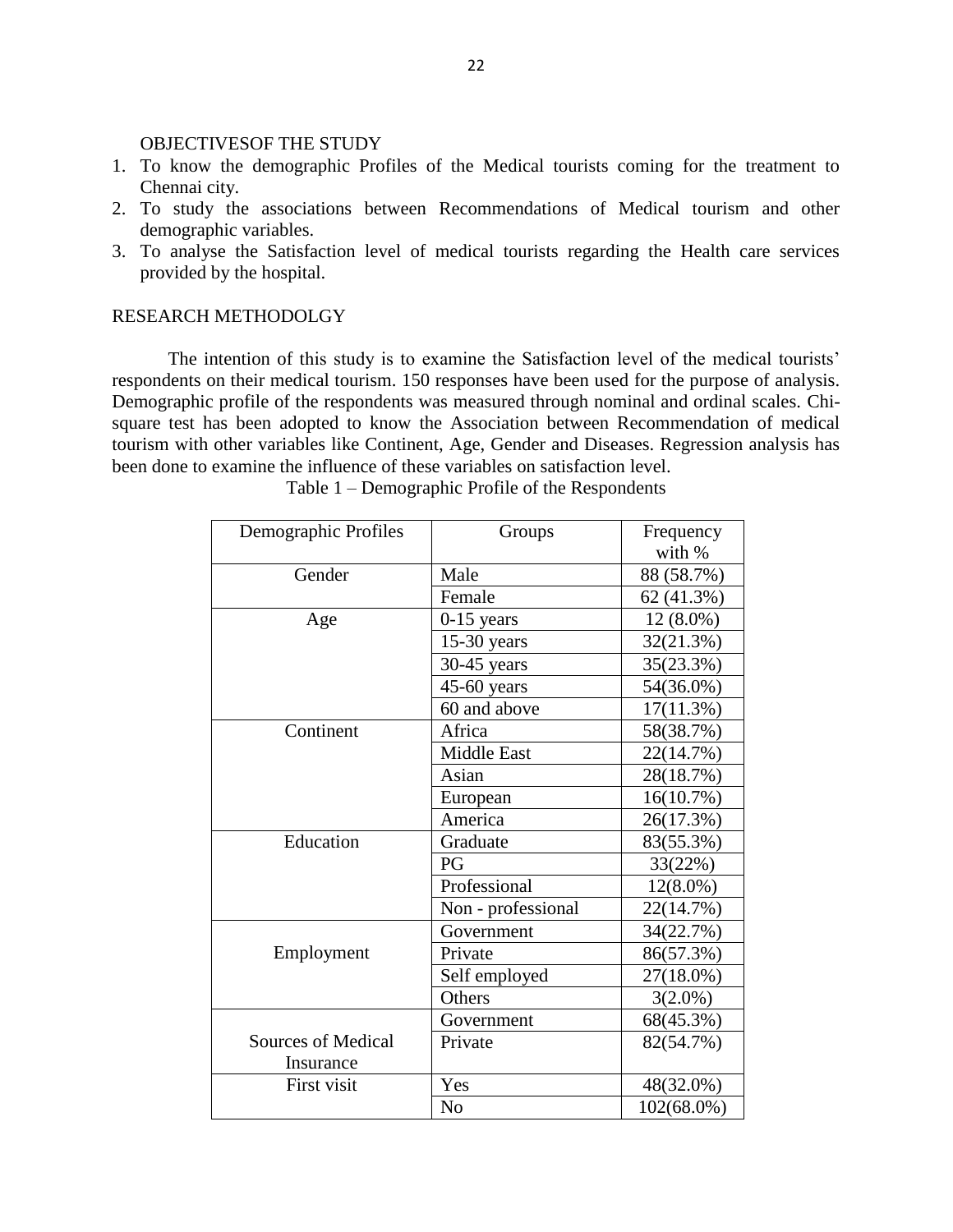| Sources of Medical         | Media                   | 58(38.7%)  |
|----------------------------|-------------------------|------------|
| Tourism                    | Relatives               | 22(14.7%)  |
|                            | Friends                 | 46(30.7%)  |
|                            | Others                  | 24(16.0%)  |
| Disorders treated          | Heart                   | 70(46.7%)  |
|                            | Cosmetics               | 16(10.7%)  |
|                            | Dental                  | 10(6.7%)   |
|                            | Muscular                | 17(11.3%)  |
|                            | Others                  | 37(24.7%)  |
| Awareness about            | Yes                     | 91(60.7%)  |
| <b>Medical Tourism</b>     | No                      | 59(39.3%)  |
| Recommend for              | Yes                     | 130(86.7%) |
| <b>Medical Tourism</b>     | No                      | 20(13.3%)  |
| Medical availability in    | Yes                     | 86(57.3%)  |
| Home country               | N <sub>o</sub>          | 64(42.7%)  |
| Satisfaction level of      | Satisfied               | 64(42.7%)  |
| Hospital Services provided | <b>Highly Satisfied</b> | 86(57.3%)  |

Table 1 show that majority of the medical tourists' respondents are males about 58.7% and sizeable portions of about  $36.0\%$  of them are around  $45 - 60$  years. About  $38.7\%$  of the medical tourists' respondents belong to Africa. A majority of the medical tourists about 55.3% are Graduates and about 57.3% of them are employed in a Private Company. The sources of medical insurance are Private companies which are about 54.7%. For about 68.0% it is not their first visit for the purpose of medical treatment. The source of medical tourism is media for a sizeable portion of the respondents about 38.7% and about 46.7% are travelling with heart disorders. A majority of about 60.7% has awareness about the medical tourism and about 86.7% of the respondents are up for recommending the medical tourism to others. The respondents home country has availability of the medical treatments for about 57.3%. And around 57.3% of the respondents are Highly Satisfied with the medical treatments provided in the other countries.

Table 2 - Association between Continents and Recommend for Medical Tourism

| Continents  | <b>Recommend for Medical Tourism</b> |    |       |  |
|-------------|--------------------------------------|----|-------|--|
|             | Yes                                  | No | Total |  |
| Africa      | 51                                   |    | 58    |  |
| Middle East | 22.                                  |    | 22    |  |
| Asian       | 28                                   |    | 28    |  |
| European    |                                      |    | 16    |  |
| America     | 19                                   |    |       |  |
| Total       | $\overline{30}$                      |    |       |  |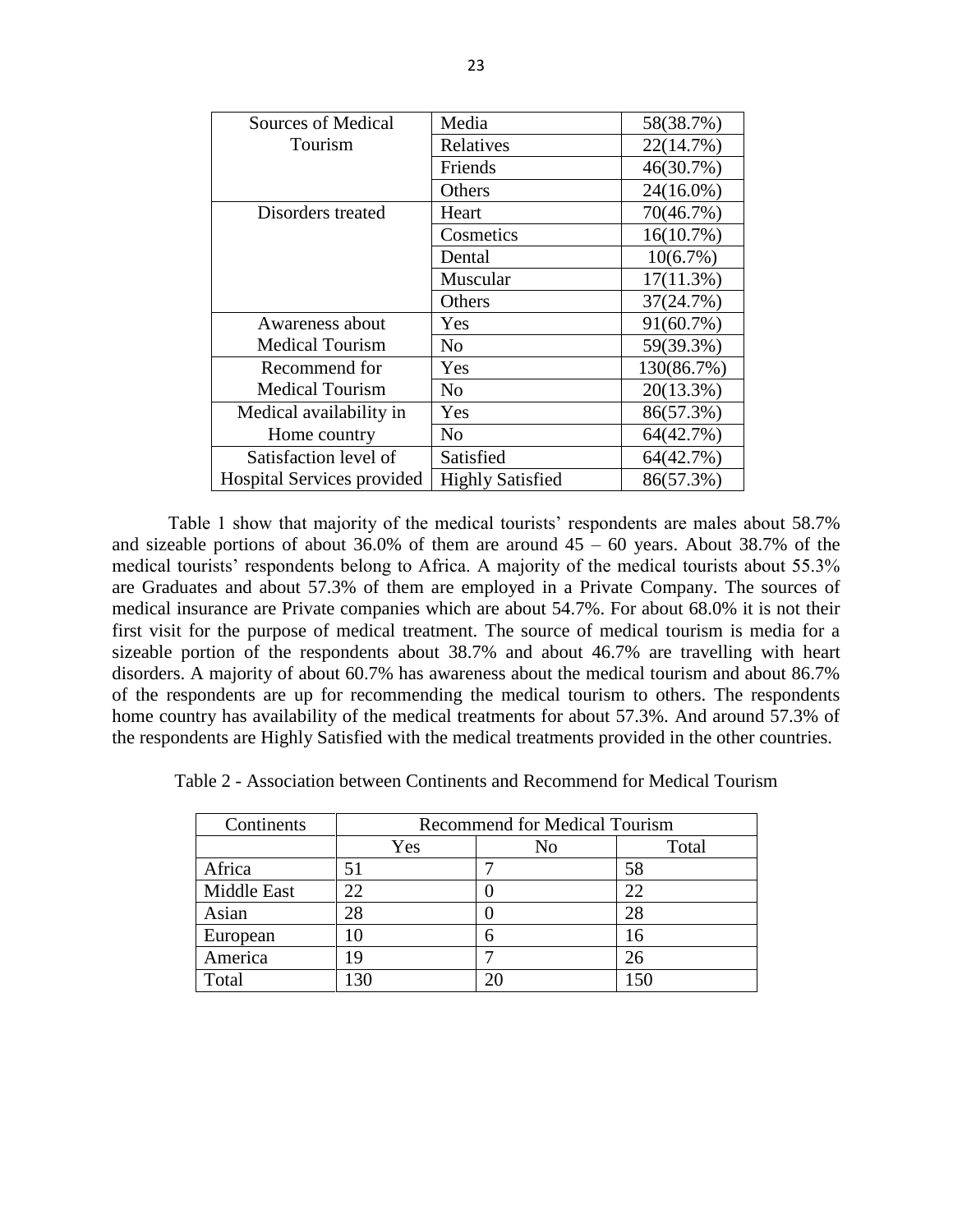|                    | Value | Df | P value |
|--------------------|-------|----|---------|
| Pearson Chi-Square | 6.599 |    | .010    |

Chi-Square Tests

|                                        | Value          | Df | P value |
|----------------------------------------|----------------|----|---------|
| Pearson Chi-Square<br>N of Valid Cases | 20.014<br>'50. |    | 000     |

Table 2 shows that there is a significant association between Continents and Recommendation of Medical tourism. i.e., majority of the respondents belonging to different continents are of the intention to recommend medical tourism to India.

Table 3 - Association between Age and Recommend for Medical Tourism

| Age           | <b>Recommend for Medical Tourism</b> |       |    |
|---------------|--------------------------------------|-------|----|
|               | Yes                                  | Total |    |
| $0-15$ years  |                                      |       | 12 |
| $15-30$ years | 28                                   |       | 32 |
| 30-45 years   | 35                                   |       | 35 |
| $45-60$ years | 45                                   |       | 54 |
| 60 and above  |                                      |       |    |
| Total         | ဒု႐                                  |       |    |

|                    | Value  | Df | P value |
|--------------------|--------|----|---------|
| Pearson Chi-Square | 19.174 |    | .001    |
| N of Valid Cases   | 150    |    |         |

Table 3 shows that there is a significant association between Age and Recommendation of Medical tourism to India.

Table 4 - Association between Gender and Recommend for Medical Tourism

| Gender | <b>Recommend for Medical Tourism</b> |  |    |  |  |
|--------|--------------------------------------|--|----|--|--|
|        | Total<br>Nο<br>Yes                   |  |    |  |  |
| Male   |                                      |  | 88 |  |  |
| Female |                                      |  |    |  |  |
| Total  |                                      |  |    |  |  |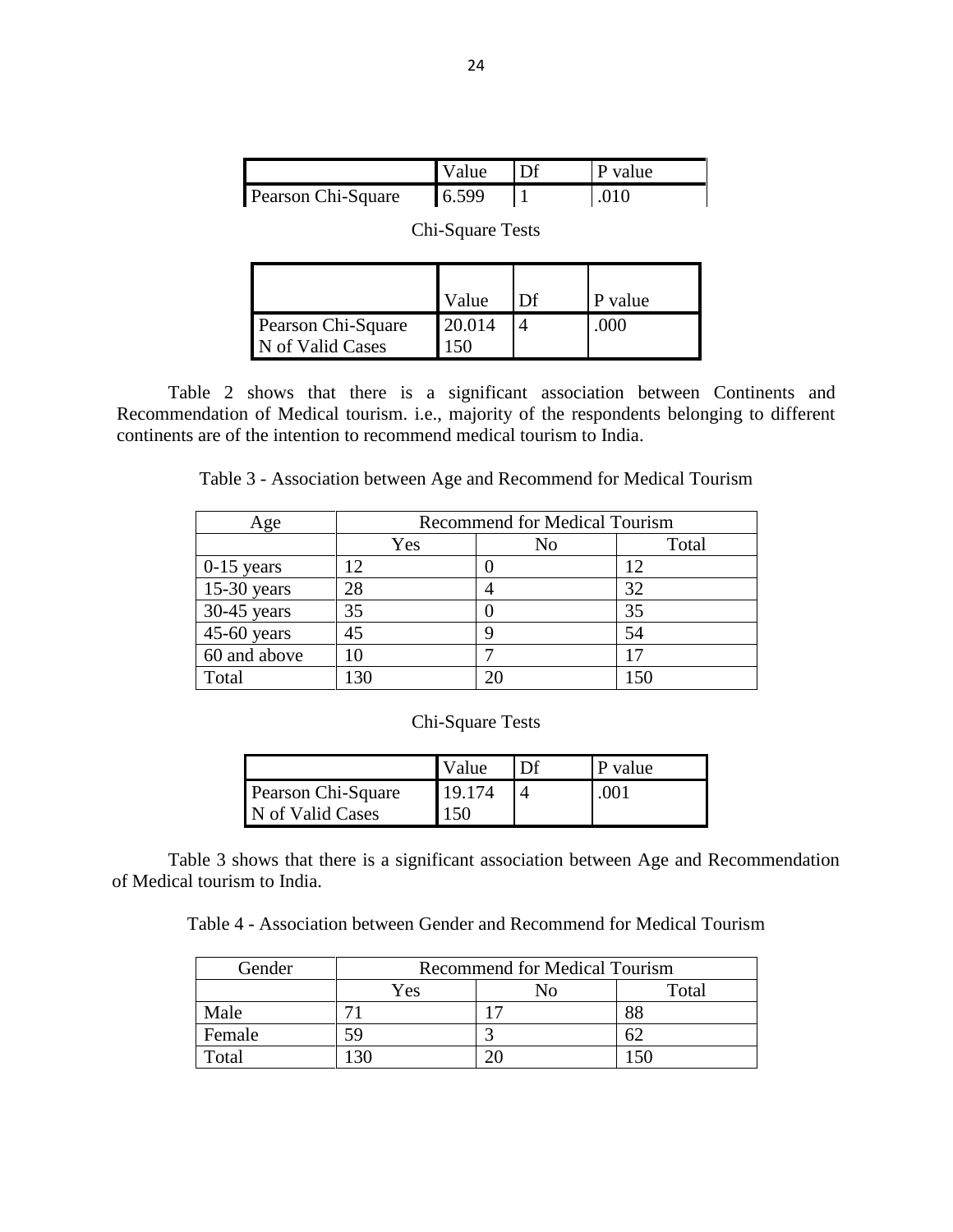| N of Valid Cases | 150 |  |  |  |
|------------------|-----|--|--|--|
|------------------|-----|--|--|--|

Table 4

shows that there is a significant association between Gender and Recommendation of Medical tourism to India.

Table 5 - Association between Diseases and Recommend for Medical Tourism

| <b>Diseases</b> | <b>Recommend for Medical Tourism</b> |  |    |  |
|-----------------|--------------------------------------|--|----|--|
|                 | Yes<br>Total<br>No                   |  |    |  |
| Heart           | 64                                   |  |    |  |
| Cosmetics       |                                      |  | 16 |  |
| Dental          |                                      |  |    |  |
| Muscular        |                                      |  |    |  |
| Others          |                                      |  |    |  |
| Total           |                                      |  |    |  |

## Chi-Square Tests

|                    | Value  | D <sub>f</sub> | P value |
|--------------------|--------|----------------|---------|
| Pearson Chi-Square | 22.759 |                | .000    |
| N of Valid Cases   | 150    |                |         |

Table 5 shows that there is a significant association between Diseases and Recommendation of Medical tourism to India.

Multiple regression analysis has been performed to examine the influence of independent variables on satisfaction levels of medical tourists regarding the Health care services provided by the hospital.

# Table 6- Model Summary

|       |          |                          | Std.     | Error | -of | the |
|-------|----------|--------------------------|----------|-------|-----|-----|
| Model | R Square | <b>Adjusted R Square</b> | Estimate |       |     |     |
|       | 0.597    | .574                     | 0.324    |       |     |     |

| Model      | Sum of<br>Squares | Df  | Mean<br>Square | F      | Sig.  |
|------------|-------------------|-----|----------------|--------|-------|
| Regression | 21.906            |     | 2.738          | 26.109 | 0.000 |
| Residual   | 14.788            | 141 | .105           |        |       |
| Total      | 36.693            | 149 |                |        |       |

Table 7–ANOVA

Table 8 – Coefficients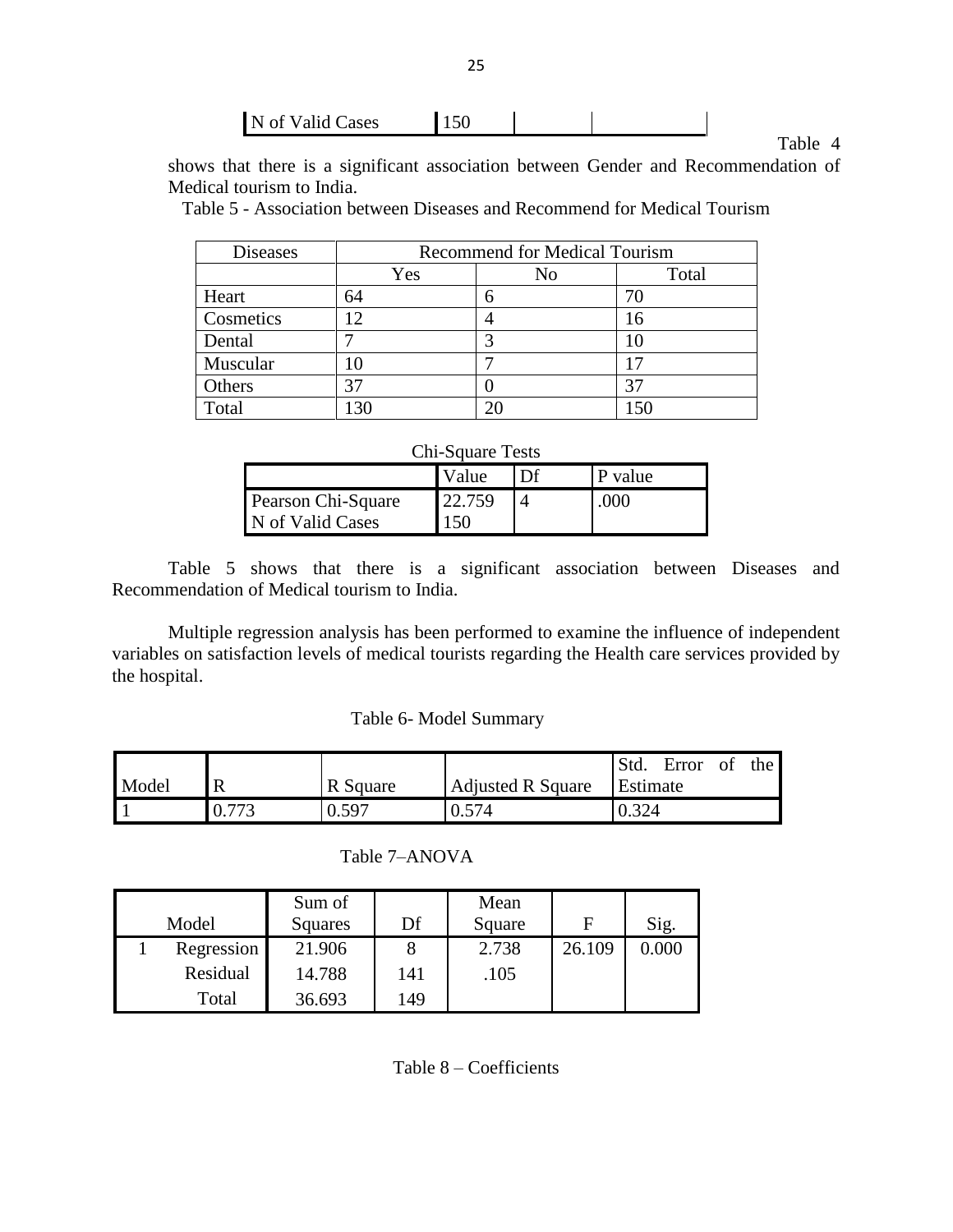|                          | Unstandardized<br>Coefficients |            | Standardized<br>Coefficients |          |      |
|--------------------------|--------------------------------|------------|------------------------------|----------|------|
| Model                    | B                              | Std. Error | Beta                         |          | Sig. |
| (Constant)               | 4.464                          | .206       |                              | 21.658   | .000 |
| Gender                   | .096                           | .057       | .095                         | 1.671    | .097 |
| Age                      | .011                           | .025       | .024                         | .424     | .672 |
| Continent                | $-.020$                        | .020       | $-.061$                      | $-0.999$ | .319 |
| Edu. Qfn.                | .063                           | .026       | .139                         | 2.448    | .016 |
| Employment               | $-.232$                        | .041       | $-.328$                      | $-5.730$ | .000 |
| Disorders treated        | $-149$                         | .017       | $-.512$                      | $-8.738$ | .000 |
| about<br>Awareness<br>MT | .478                           | .056       | .472                         | 8.462    | .000 |
| Recommend MT             | .048                           | .084       | .033                         | .572     | .568 |

Table 6 to 8 show that Educational qualification, Employment, Disorders treated and Awareness about Medical tourism have positive influence on the satisfaction level of medical tourists regarding the Health care services provided by the hospital. The variance explained is about 59.7% indicating that these independent variables influence satisfaction level of medical tourists regarding health care services provided by the hospital to this extent.

# FINDINGS AND SUGGESTIONS

- 1. Continents has a significant association with recommendation of medical tourism. This may be due to unavailability or higher costs of treatment in their home country.
- 2. Age, Gender and Diseases have significant association with Recommendation of medical tourism to India. This may be due to the higher quality of health care services provided by India is better than the services provided by other counties.
- 3. The Educational qualification, Employment has an influence over medical tourism. This may be because of the more awareness towards medical tourism.

## **CONCLUSION**

This study show that the medical tourism has become much needed and there is substantial competition among the countries to provide high quality medical treatment with affordable costs. The medical tourists require ease of travel and affordability factors. More tourism packages at affordable prices should be introduced to many countries to attract more medical tourists to become number one destination in the field of medical tourism.

# **REFERENCES**

1. Carroll, J. Kirchner, E. &Nious, K. (Dec. 4, 2013). US Insurance Companies Expanding Medical Tourism Coverage. Retrieved from http://www.nbcbayarea.com/news/local/Medical-Tourism-The-Future-of Healthcare-233414371.html on May 20, 2012